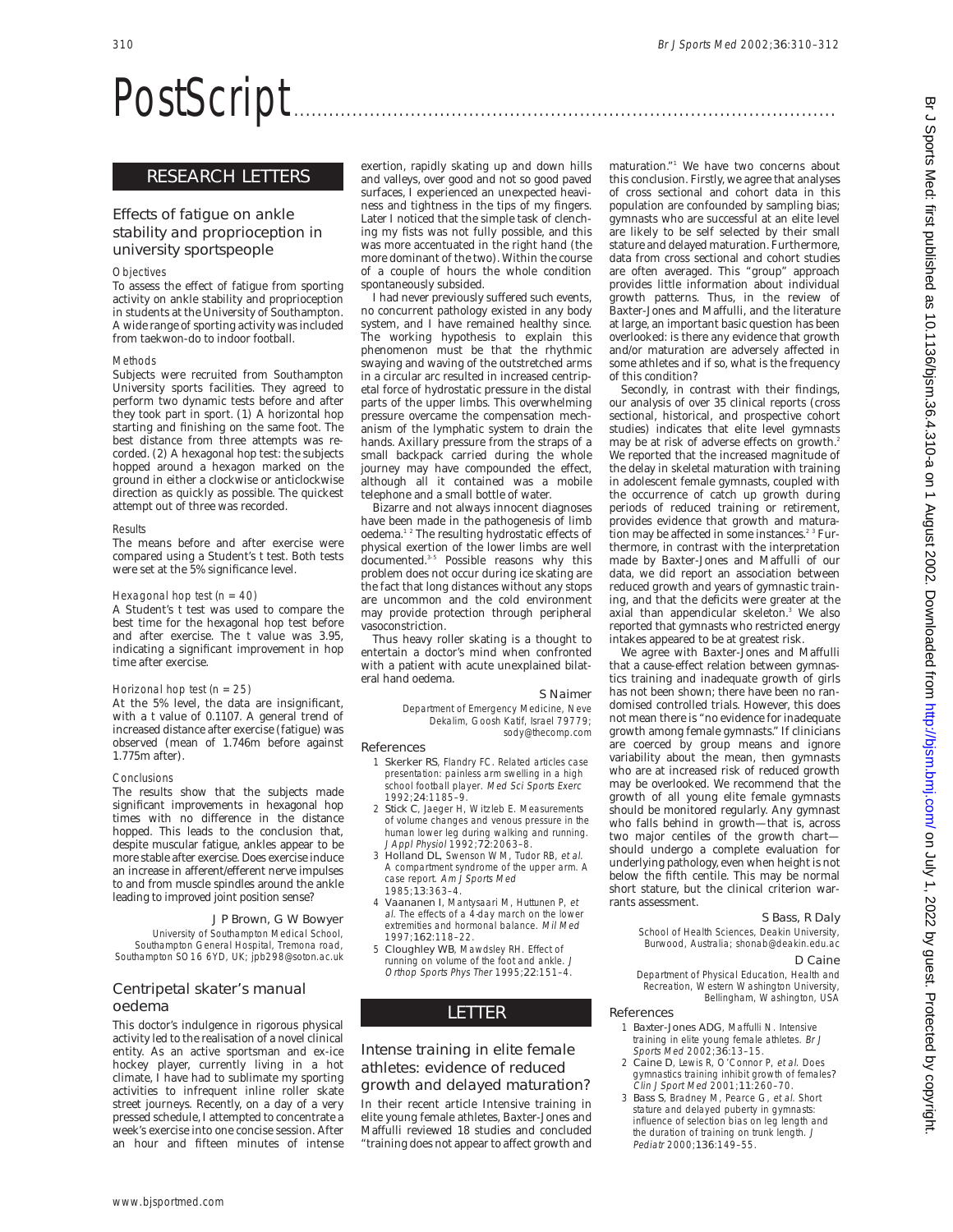# BOOK REVIEW



## Spoilsports (understanding and preventing sexual exploitation in sport)

Celia H Brackenridge. Routledge-Taylor and Francis Books Ltd, 2001, £19.99, paperback, pp 284. ISBN 0419257802

The book is targeted at everyone involved in sport: coaches, doctors, scientists, administrators, parents, and participants.

Celia Brackenridge is internationally acclaimed for her work in uncovering the story of sexual exploitation in sport and offering explanations about why it occurs. She is uniquely qualified by her professional expertise as a scholar in the sociology of sport and by her own experience as coach and athlete at elite level in the sport of lacrosse. It is very brave to pursue a line of research that almost always creates immediate resistance from the audience (" . . .that can't be happening in our sport/profession"). It is also personally harrowing to investigate this issue with the victims and to find support to cope with what is heard. The production of this book is therefore a culmination of several years of difficult research. It is clear to me that all of us involved in sport must read this book and be aware of the issues. Those of us in higher education must also put this book on the reading list for "ethical issues" topics in curricula for all sport related degrees.

The title is great. Sport should be fun and run within a set of rules that are clear to all. But sexual exploitation within sport is a breach of rules and most certainly will spoil sport (and lives) for many (and who knows how many) individuals. The first two parts of the book provide evidence for the complex issue of sexual exploitation in sport and reasoning about why it may occur. If anyone reads this and continues to think that sexual exploitation cannot be happening in their sport or profession because there are no specific examples, then they must think again. Evidence suggests that exploitation will be happening in all areas of sport, and Brackenridge challenges us to become aware of that and then to take steps to prevent it. The third and fourth parts of the book offer a challenge to change the way sport is managed and how researchers can assist in this change in order that sexual exploitation is dealt with. This book is a brilliant example of "building bridges between theory and practice" (page 236) and utilises the feminist perspective of "praxis". (A definition of feminist praxis is . . the coming together of theory and practice in action, and in the reflecting upon these processes to generate new ideas and ways of working". <sup>1</sup>) The major message is that gender/power relations need to be examined in sport, and an empowerment based approach to sports leadership promoted.

Analysis

| Presentation      | 17/20  |
|-------------------|--------|
| Comprehensiveness | 20/20  |
| Readability       | 14/20  |
| Relevance         | 16/20  |
| Evidence basis    | 20/20  |
| Total             | 87/100 |
|                   |        |

87/100 N Mutrie

17/20 20/20<br>14/20

16/20 20/20

Department of Physical Activity and Health Science, University of Glasgow, Scotland, UK; n.mutrie@bio.gla.ac.uk

Reference

1 Corin C. Feminist perspectives on politics. London: Longman, 1999:244.

# CALENDAR OF EVENTS

## Sports Medicine Course

3–10 August 2002, Vancouver, Canada

*Further details*: Cathy Means; tel: +1 608 263 6637; fax: +1 608 262 8421; email: cjmeans@facstaff.wisc.edu

## XVI IEA World Congress of Epidemiology

18–22 August 2002, Montreal, Canada *Further details*: Conference Secretariat, Events International Meeting Planners, 759 Square Victoria, Suite 300, Montreal, Quebec, H2Y 2J7, Canada; tel: +1 514 286 0855; fax: +1 514 286 6066; email: info@eventsintl.com Web site: www.iea2002.com

# Kinesiology—New Perspectives. 3rd International Scientific Conference

25–29 September 2002, Opatija, Croatia *Further details*: Conference Office, Faculty of Kinesiology, 10,000 Zagreb, Horvacanski zavoj 15, Croatia; tel: +385 1 3658 666; fax: +358 1 3634 146; email: natalija.babic@ffk.hr

Evening Tutorials II: The ankle,

anatomy, examination,

biomechanics, surgical

procedures, and rehab, with

## practical sessions

Autumn 2002, Edinburgh *Further details*: Dr Faith Gardner, 73a London Rd, Kilmarnock, Ayrshire; tel: (0)1563 537306

## The Queen's Golden Jubilee and Post Commonwealth Games BASEM Congress 2002

10–13 October 2002, The Low Wood Hotel and Conference Centre, Windermere, Cumbria, UK

## Keynote lecturers

Professor Stuart M McGill (Canada), will lecture on "Low back exercise: the foundation for building the best programme" and present a workshop on "a programme to enance spine stability". Assistant Professor Karim Khan (Canada), will lecture on "Better management of tendinopathies" and "Physical activity and bone health". Other speakers include: Professor Dr med Hans H Paessler (Germany) lecturing on "Current concepts in knee ligament reconstruction following sports injuries" and "Rehabilitation after cruciate ligament reconstruction"; Mr Peter Hamlyn (United Kingdom), Chairman of the Government Ministerial Working Group Report on

Saftey and Medicine in Sport, will open and Chair a discussion on progress one year on from the report.

A full programme is available on our web site www.bjsportmed.com.

*Further details*: Mrs Sue Roberts, BASEM Company Office, 12 Greenside Ave, Frodsham, Cheshire WA6 7SA, UK; tel/fax: +44 (0)1928 732 961; email: basemoffice@

compuserve.com

Web site: www.basem.co.uk



Please visit our website for a full programme.

# Sports Medicine of Australia 2002 Australian Conference

12–16 October 2002, Carlton Crest Hotel, Melbourne, Australia

Keynote speakers include Dr Bill Evans, Professor Tom Rowland, and Dr Glenn Singleman.

*Further details*: Kate Gulliver, Sports Medicine Australia, PO Box 237, Dickson ACT 2602; tel: +02 6230 4650; fax: +02 6230 5908; email: sma.conf@sma.org.au; Carlton Crest Hotel contact details: 65 Queens Road, Melbourne VIC 3004, Australia; tel: +61 3 9526 7470; fax:  $+61$  3 9526 7400

# Celebrating 50 years of Orthopaedics in Singapore

13–16 October 2002, Singapore

In conjunction with the 25th Singapore Orthopaedic Association Meeting, 22nd Asean Orthopaedic Association Meeting, 5th Combined Meeting of Spinal and Paediatric Sections—APOA, 7th Meeting of Sports Medicine Section—APOA, 3rd Meeting of Asiapacific Orthopaedic Society for Sports Medicine.

*Further details*: 2002 COM Secretariat, c/o Dept of Orthopaedic Surgery, National University Hospital, 5 Lower Kent Ridge Road, Singapore 119074, Republic of Singapore; tel: +65 772 4340; fax: +65 778 0720; email: secretariat@soa.org.sg

Web site: http://orthopaedics2002. calendarone.com

# BASICS Immediate Care Course

21–25 October 2002, Madingley Hall, Cambridge, UK

This five day residential course is primarily aimed at those with extensive experience in immediate care, this course will develop and enhance the necessary skills to deal with all medical and other emergencies in prehospital medicine.

*Further details*: BASICS Education Ltd; tel: +44 (0) 870 165 4999; fax: +44 (0)870 165 4949; email: educ@basics.org.uk

Web site: www.basics.org.uk

## BASICS Immediate Care Course "Top up"

24–25 October 2002, Madingley Hall, Cambridge, UK

This two day course is for those who would like to attend the final two days of the Immediate Care Course to develop their skills.